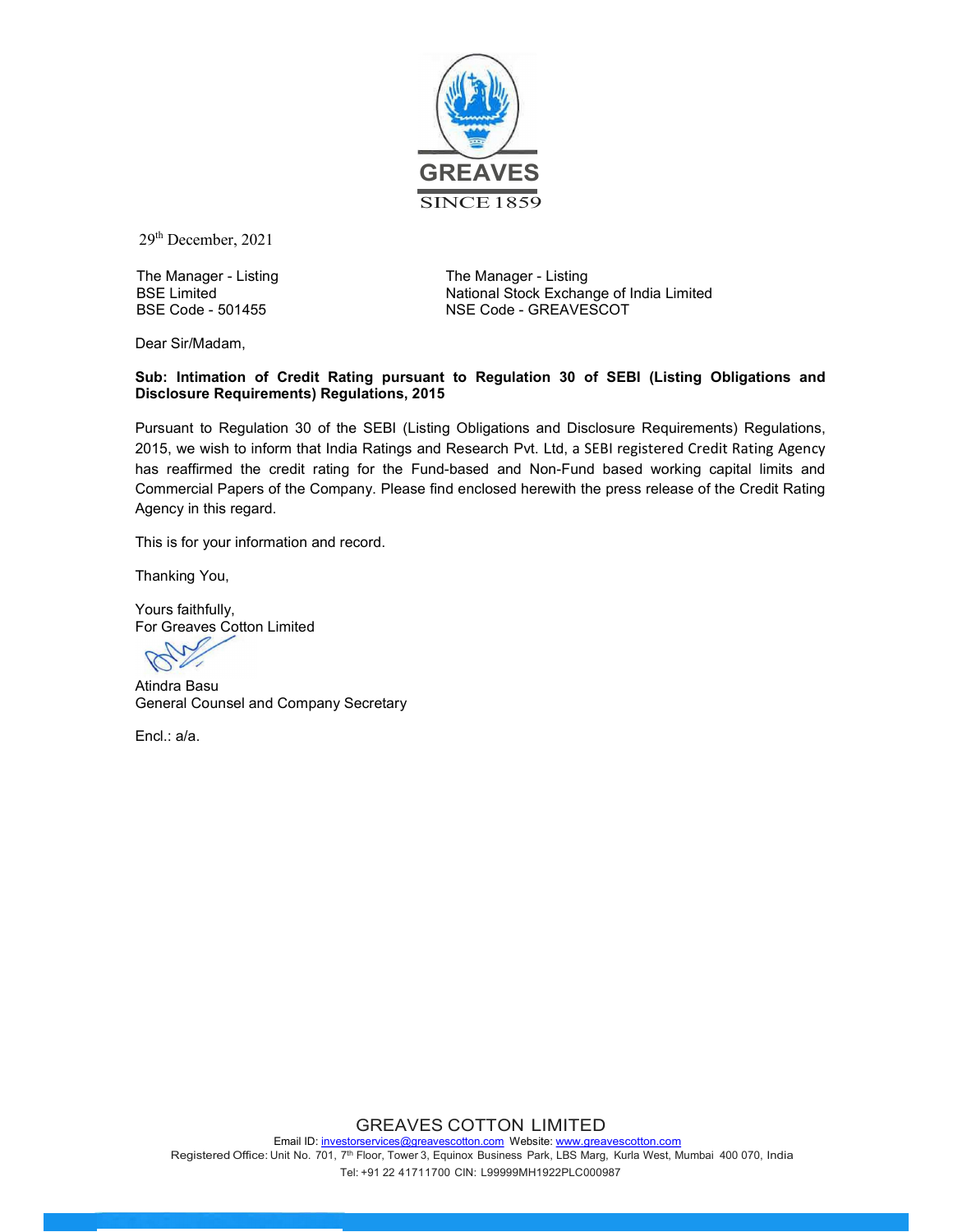

## India Ratings Revises Greaves Cotton's Outlook to Negative; Affirms 'IND AA'; CP Affirmed at 'IND A1+'

# **28**

DEC 2021

By [Shruti Saboo](https://www.indiaratings.co.in/Analyst?analystID=198&analystName=Shruti%20Saboo)

India Ratings and Research (Ind-Ra) has revised Greaves Cotton Ltd's. (GCL) Outlook to Negative from Stable while affirming the Long-Term Issuer Rating at 'IND AA'. The instrument-wise rating actions are as follows:

| <b>Instrument Type</b>                   | Date of<br>Issuance | Coupon<br>Rate | <b>Maturity</b><br><b>Date</b> | Size of Issue (million) Rating/Outlook |          | <b>Rating Action</b>                                     |
|------------------------------------------|---------------------|----------------|--------------------------------|----------------------------------------|----------|----------------------------------------------------------|
| Fund-based working capital<br>limits     |                     | ۰              |                                | INR280 (reduced from<br>INR680)        |          | IND AA/Negative Affirmed; Outlook revised to<br>Negative |
| Non-fund-based working<br>capital limits |                     | ۰              |                                | INR620 (reduced from<br>INR763)        | $INDA1+$ | Affirmed                                                 |
| Commercial paper (CP)                    |                     |                | Up to 360<br>days              | <b>INR900</b>                          | $INDA1+$ | Affirmed                                                 |

**Analytical Approach:** Ind-Ra has taken a consolidated view of GCL, its 100% owned subsidiary, Greaves Electric Mobility Pvt Limited (GEMPL, erstwhile Ampere Vehicles Private Limited), and 100% step-down subsidiary, Bestway Agencies Private Limited to arrive at the ratings in view of the strong legal and strategic, and moderate-to-strong operational linkages between the entities.

The Outlook revision reflects the significant decline in the consolidated profitability during FY21-1HFY22 as well as the fall in revenue and the likelihood of the profitability remaining under stress over near term, much below historical peaks.

#### KEY RATING DRIVERS

**Sharp Fall in EBITDA Margins during FY21–1HFY22:** GCL's consolidated EBITDA margin declined to 5.3% in FY21 (FY20: 11%; FY19: 13.5%), and the company incurred an EBITDA loss of INR186 million in 1HFY22 (after adjusting for a one-time cost of INR85 million; 1HFY21: EBITDA loss of INR110 million). The margin has been impacted primarily due to prolonged weakness in the three-wheeler (3W) industry impacting the sales volume and operating leverage in its legacy automotive diesel engine product. Moreover, the transition of the product portfolio towards cleaner technology products, including electric mobility and non-auto segments, has led to higher fixed costs, as the new segments are either low on profitability or yet to break-even so far. In 1HFY22, the profitability was also impacted by the lockdown in Tamil Nadu amid the second wave of the pandemic, and increasing raw material cost, resulting from input price inflation and the local procurement of certain components.

While the engine and electric mobility segments reported losses in 1HFY22, the company's aftermarket segment continued to record double-digit EBITDA margins. GCL had undertaken cost-reduction initiatives over FY21-1HFY22, including consolidation of manufacturing facilities/businesses, overhead cost rationalisation and price renegotiation with the customers, which are likely to bring in significant cost synergies during 2HFY22-FY23. Moreover, with the improved profitability in the non-auto engine business as well as ramping up of production in its Ranipet facility, the electric mobility segment is also likely to see increased volumes, supporting the overall profitability from 2HFY22. Ind-Ra expects the consolidated margin to remain below FY21 levels in FY22.

**Decline in Revenue; Subdued Prospects of 3W Diesel Engine Industry:** The cyclical three-wheeler (3W) industry's sales volumes dropped by 66% in FY21 (FY20: around 9%) primarily due to the impact of COVID-19-led disruption. Consequently, GCL consolidated revenues declined by 21.5% yoy to INR15 billion in FY21 (INR19.1 billion), while the revenue from the engine business declined by around 28% yoy to INR10.2 billion (INR14.2 billion). Ind-Ra believes the 3W diesel auto demand in the industry is likely to remain weak in the medium term due to shifting of preferences towards compressed natural gas (CNG) engine and battery-operated vehicles and increased competition from the light commercial vehicle segment in goods carrier segment.

**Diversification Towards Non-Auto Segments Continues:** Amid the likely weakening in 3W diesel engine demand in the medium-to-long term as the 3W industry shifts further towards cleaner fuel (CNG/electric) and in order to cushion its revenues from the cyclical nature of the automotive industry, GCL has been proactively diverting its growth focus to non-auto segments, including electric 2W/3W, diesel gensets, farm-equipment and marine engines.

The revenue contribution from new businesses increased to 43% in 2QFY22 (FY21: 30%, FY20: 21%). The contribution of its aftermarket and electric mobility segments to the consolidated revenues also increased to 24% and 17%, respectively, in 1HFY22 (1HFY21: 23%, 10%), while the share of the engine segment reduced to 59% (67%). However, the aftermarket segments accounted for a major portion of the EBITDA in 1HFY22. Ind-Ra believes it could take an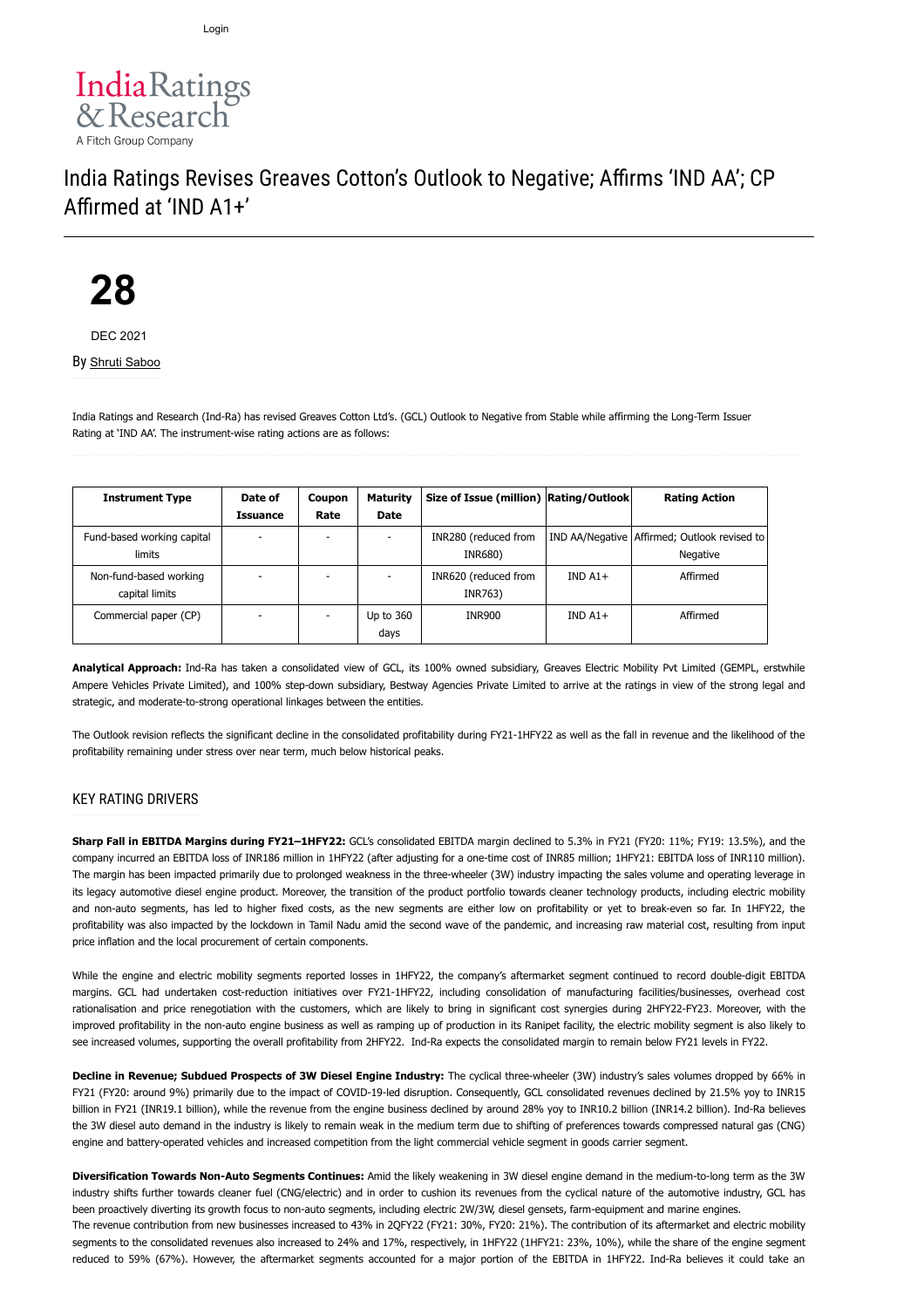additional couple of years for GCL to start deriving any material results from this diversification, which has been affected by the COVID-19 related slowdown. This remains a key rating sensitivity.

In the engine segment, the company plans to continue focusing on developing fuel-agnostic last-mile transport solutions. GCL has started production of 399 cubic centimetres CNG engine in 1HFY22, and is working on a sub 200 cubic centimetres CNG engine that has a larger market. However, GCL has a minuscule market share in the CNG segment.

**Expansion in Electric Mobility:** In line with its strategy to invest in advanced clean energy technologies, GCL now holds 100% stake in GEMPL, which is among the top three leading electric two-wheeler (2W) OEMs in India. The company enhanced its presence in the electric three-wheeler (3W) market over FY21-FY22 by acquiring 100% stake in Bestway and 26% stake in MLR Auto Limited. This makes GCL an integrated last mile player.

Ind-Ra believes that electrification could substantially pick up in the 2W and 3W segments in three-to-four years, led by the following factors: (i) the reduced upfront pricing differential between an internal combustion engine 2W and e-2W post the increase in the subsidy for e-2W under Faster Adoption and Manufacturing of Electric Vehicles II by 50% to INR15,000/kWh in June 2021, (ii) no significant requirement of battery charging infrastructure; (ii) low operational cost, amid increasing cost of ownership for internal combustion engine vehicles, due to increase in fuel costs and prices undertaken by OEMs on account of increasing material costs. This is evident from the volume growth of more than 48% in e-2Ws and 245% in e-3Ws in 1HFY22.

GCL is well positioned to benefit from this industry growth, led by i) its acquisition of Ampere, which held around 14% market share in the e-2W segment in FY21(FY20: 12%), ii) new launches in the high-speed category, iii) the large capacity expansion planned to manage competition, and iv) the expansion into the e-3W space through Bestway and MLR Auto.

**Robust Credit Metrics:** GCL has maintained its net cash position for over a decade. The consolidated interest coverage (operating EBITDA/gross interest expense) was also strong at 11.5x in FY21 (FY20: 41.4x), though it declined on a yoy basis due to lower EBITDA (FY21: INR797 million; FY20: INR2101 million). The company had consolidated debt of (excluding lease liabilities) of INR140 million at 1HFYE22 (FY21: INR36 million; FY20: INR 96 million), and a large part of the interest expense is related to the bill discounting facility. Ind-Ra expects the interest coverage to reduce temporarily below 5.0x in FY22 before improving sharply over 18.0x in FY23 on account of the likely recovery in profitability. Furthermore, GCL has entered into a binding agreement for the sale of its land in Pune for a total consideration of INR3,200 million, the proceeds of which are likely to come in FY22 (INR320 million advance received in 1HFY22). This along with the absence of any debt-funded capex could help GCL remain net cash positive in the medium term.

**Liquidity Indicator - Adequate:** GCL's cash and equivalents were strong at INR2824 million at 1HFYE22 (FYE21: INR2774 million; FYE20: INR1886 million). The company's fund-based working capital limits remained largely unused over the 12 months ended September 2021. Despite the decline in profitability, the free cash flow remained positive (as per Ind-Ra's calculations) at INR970 million in FY21 (FY20: INR287 million), mainly due to lower capex as well as favourable changes in the working capital. The working capital cycle of the company reduced to 11 days in FY21 (FY20: 32 days), mainly due to an increase in the payable days to 92 days (64 days), resulting from the incremental procurement done in 4QFY21 in view of higher anticipated demand. Ind-Ra expects the company to undertake capex of INR800 million–1,000 million over FY22-FY23, mainly towards the electric mobility division, which is likely to be funded largely through internal accruals. This along with a further drop in profitability levels could lead to the free cash flow turning negative in FY22, as per Ind-Ra's calculation. However, the aforementioned proposed sale of land is likely to augment the liquidity position.

**Leadership Position in Niche Segment:** GCL continues to remain one of the leading companies in India's 3W engine market. GCL supplies engines to around 30 OEMs in India, such as Piaggio Vehicle Limited, Mahindra & Mahindra Limited (['IND AAA'/Stable](https://www.indiaratings.co.in/PressRelease?pressReleaseID=56192)), and Atul Auto Limited.

#### RATING SENSITIVITIES

Positive: Sustained growth in the scale of operations and improved profitability from most of the segments and further revenue diversification, along with maintaining strong credit metrics and liquidity, could lead to the Outlook being revised back to Stable.

**Negative:** A sharper-than-expected decline in the operating profitability due to a significant drop in offtake from end-customers and/or the loss of a major customer and/or the inability to scale up new operations as expected could result in a negative rating action. Deterioration in GCL's financial profile due to substantial debt-led organic or inorganic expansion, leading to the net debt/EBITDA exceeding 1.0x, on a sustained basis, could also lead to a negative rating action.

#### COMPANY PROFILE

Formed in 1859, GCL manufactures diesel/petrol/CNG engines, diesel gensets and farm equipment at four manufacturing units in India (three in Aurangabad, one in Pune) and has an extensive marketing and services network of over 6,300 dealers and 380 Greaves retail stores throughout India. GCL acquired electric 2W manufacturer, GEMPL in September 2018 (100% in November 2019). GEMPL acquired 74% stake in electric 3W manufacturer Bestway Agencies Private Limited (Bestway) in July 2020 and the remaining stake in 3QFY22, making it a 100% subsidiary.

#### **FINANCIAL SUMMARY**

| <b>Particulars</b>        | <b>FY21</b> | <b>FY20</b> |  |
|---------------------------|-------------|-------------|--|
| Revenue (INR million)     | 15,004      | 19,110      |  |
| EBITDA (INR million)      | 797         | 2,101       |  |
| EBITDA margin             | 5.3         | 11.0        |  |
| Interest coverage (x)     | 11.5        | 41.4        |  |
| Net adjusted leverage (x) | n.m         | n.m         |  |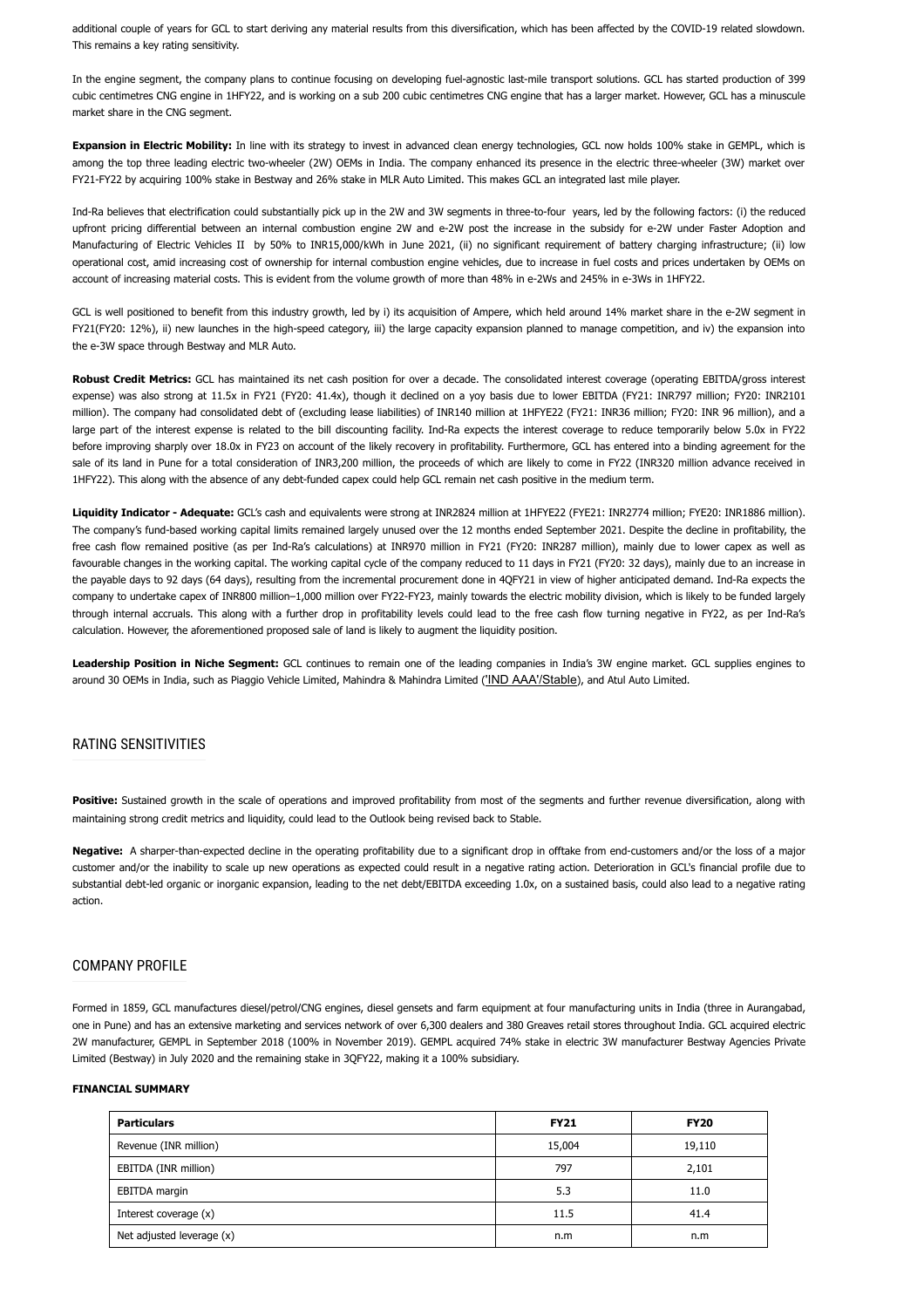#### RATING HISTORY

| <b>Instrument Type</b>                | <b>Current Rating/Outlook</b> |                               |                 |               | <b>Historical Ratings/Outlook</b> |                         |                  |
|---------------------------------------|-------------------------------|-------------------------------|-----------------|---------------|-----------------------------------|-------------------------|------------------|
|                                       | <b>Rating Type</b>            | <b>Rated Limits (million)</b> | Rating          |               | 29 December 2020                  | <b>30 December 2019</b> | 25 February 2019 |
| Issuer rating                         | Long-term                     |                               | IND AA/Negative | IND AA/Stable |                                   | IND AA/Stable           | IND AA/Stable    |
| Fund-based working capital limits     | Long-term                     | <b>INR280</b>                 | IND AA/Negative | IND AA/Stable |                                   | IND AA/Stable           | IND AA/Stable    |
| Non-fund-based working capital limits | Short-term                    | <b>INR620</b>                 | $INDA1+$        | $INDA1+$      |                                   | $INDA1+$                | $INDA1+$         |
| CP                                    | Short-term                    | <b>INR900</b>                 | $INDA1+$        |               | $INDA1+$                          | $INDA1+$                |                  |

#### BANK WISE FACILITIES DETAILS

[Click here to see the details](https://www.indiaratings.co.in/PressRelease/BankersDetailsHTML?PressReleaseId=57099)

#### COMPLEXITY LEVEL OF INSTRUMENTS

| <b>Instrument Type</b>                | Complexity Indicator |
|---------------------------------------|----------------------|
| Fund-based working capital limits     | Low                  |
| Non-fund-based working capital limits | Low                  |
| <b>CP</b>                             | Low                  |

For details on the complexity level of the instruments, please visit <https://www.indiaratings.co.in/complexity-indicators>.

#### SOLICITATION DISCLOSURES

Additional information is available at www.indiaratings.co.in. The ratings above were solicited by, or on behalf of, the issuer, and therefore, India Ratings has been compensated for the provision of the ratings.

Ratings are not a recommendation or suggestion, directly or indirectly, to you or any other person, to buy, sell, make or hold any investment, loan or security or to undertake any investment strategy with respect to any investment, loan or security or any issuer.

#### ABOUT INDIA RATINGS AND RESEARCH

**About India Ratings and Research:** India Ratings and Research (Ind-Ra) is India's most respected credit rating agency committed to providing India's credit markets accurate, timely and prospective credit opinions. Built on a foundation of independent thinking, rigorous analytics, and an open and balanced approach towards credit research, Ind-Ra has grown rapidly during the past decade, gaining significant market presence in India's fixed income market.

Ind-Ra currently maintains coverage of corporate issuers, financial institutions (including banks and insurance companies), finance and leasing companies, managed funds, urban local bodies and project finance companies.

Headquartered in Mumbai, Ind-Ra has seven branch offices located in Ahmedabad, Bengaluru, Chennai, Delhi, Hyderabad, Kolkata and Pune. Ind-Ra is recognised by the Securities and Exchange Board of India, the Reserve Bank of India and National Housing Bank.

India Ratings is a 100% owned subsidiary of the Fitch Group.

For more information, visit [www.indiaratings.co.in](http://www.indiaratings.co.in/).

#### DISCLAIMER

ALL CREDIT RATINGS ASSIGNED BY INDIA RATINGS ARE SUBJECT TO CERTAIN LIMITATIONS AND DISCLAIMERS. PLEASE READ THESE LIMITATIONS AND DISCLAIMERS BY FOLLOWING THIS LINK: [HTTPS://WWW.INDIARATINGS.CO.IN/RATING-DEFINITIONS.](https://www.indiaratings.co.in/rating-definitions) IN ADDITION, RATING DEFINITIONS AND THE TERMS OF USE OF SUCH RATINGS ARE AVAILABLE ON THE AGENCY'S PUBLIC WEBSITE [WWW.INDIARATINGS.CO.IN.](http://www.indiaratings.co.in/) PUBLISHED RATINGS, CRITERIA, AND METHODOLOGIES ARE AVAILABLE FROM THIS SITE AT ALL TIMES. INDIA RATINGS' CODE OF CONDUCT, CONFIDENTIALITY, CONFLICTS OF INTEREST, AFFILIATE FIREWALL, COMPLIANCE, AND OTHER RELEVANT POLICIES AND PROCEDURES ARE ALSO AVAILABLE FROM THE CODE OF CONDUCT SECTION OF THIS SITE.